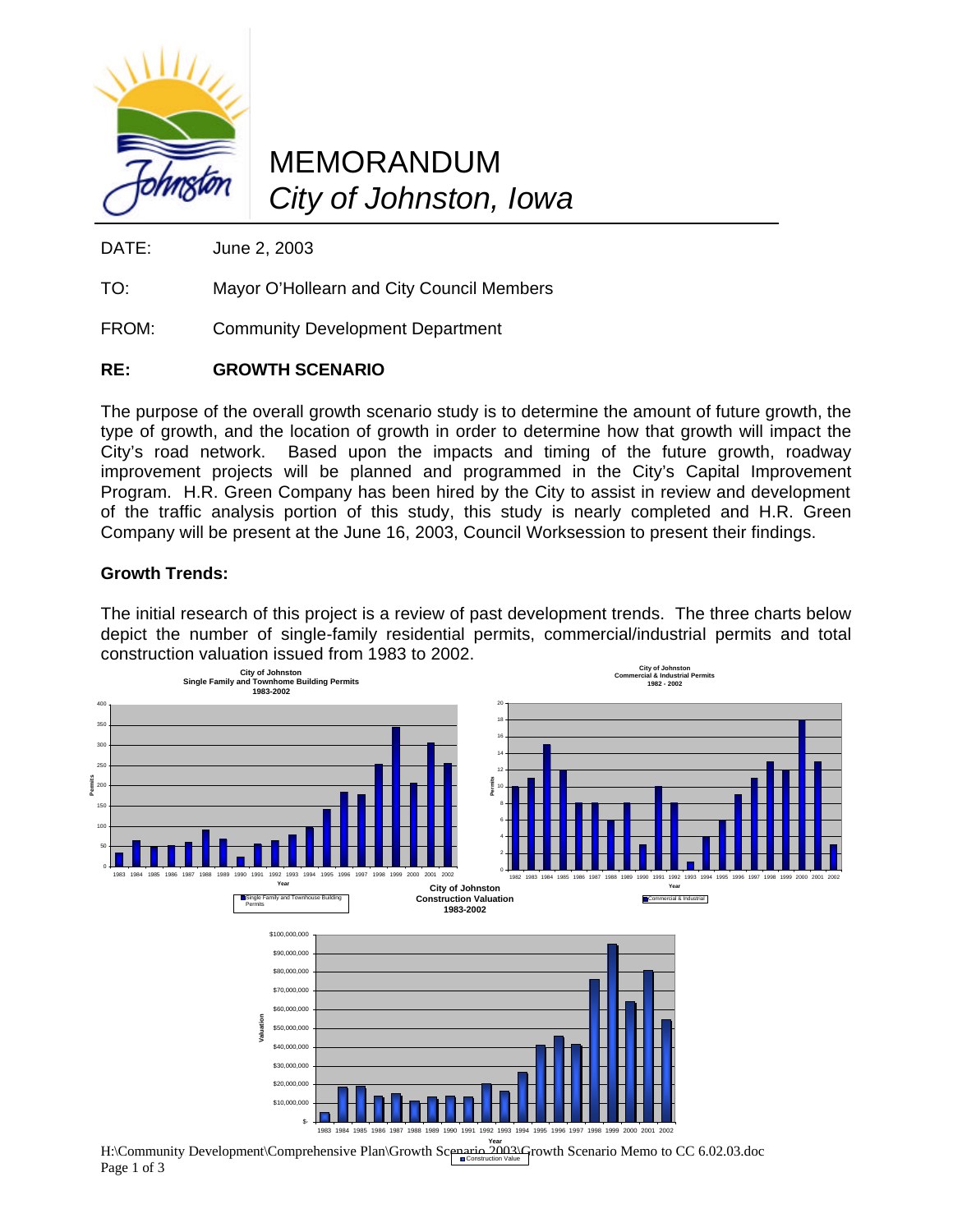Based on the trends shown, it becomes apparent that the City has experienced a high rate of growth, which has leveled off over the past five years. In order to proceed in predicting the rate of future growth, the assumption has been made that the City will continue to experience growth at the rate it has the past five years.To assist in quantifying that assumption, the following table depicts number of dwelling units and square footage of development the past five years and the annual average:

| Land Use           |                          | Development<br>1998 - 2002 | Annual Average<br>1998 - 2002   |                   |
|--------------------|--------------------------|----------------------------|---------------------------------|-------------------|
|                    | <b>Dwelling</b><br>Units | Square<br>Footage          | <b>Dwelling</b><br><b>Units</b> | Square<br>Footage |
| Apartments         | 185                      |                            | 37                              |                   |
| Commercial         |                          | 836,725                    |                                 | 167,345           |
| Industrial         |                          | 354,705                    |                                 | 70,941            |
| Office             |                          | 493,375                    |                                 | 98,675            |
| Single<br>Family   | 960                      |                            | 192                             |                   |
| <b>SF Attached</b> | 370                      |                            | 74                              |                   |
| Total:             | 1,515                    | 1.684.805                  | 303                             | 336,961           |

The residential development rates are based upon the number of building permits issues from 1998-2002. The non-residential rates are based upon review of the site plans approved and constructed from 1998-2002. It should be noted that the actual amount of growth may be less than this amount, but it's quite unlikely that it will be more. Thus, using these assumptions should provide a worst-case scenario.

### **Development Capacity:**

To determine the City's capacity for future growth, all developable (undeveloped and areas of redevelopment) areas within the Comprehensive Planning Boundaries were identified (except the area north and west of Camp Dodge, in the area where the Mile Long Bridge Road is being extended to Iowa 141, which will be studied separately). Please note that the undeveloped areas include lots that have been platted, but have not yet been built upon. Within this area, there are 3,698 acres of developable land. Using the Comprehensive Plan and the supplemental Action Development Plan as guides, land uses and densities were assigned to these developable areas to determine the number of dwelling units and square footage that could be constructed in these developable areas. The attached, "Growth Scenario – Future Land Use" map is attached, depicting the developable areas and future land use types. Based on the number of available acres and the land uses assigned to those acres, the table below identifies the amount of future growth and the number of years it would take to develop the future areas, assuming the rate of growth discussed above.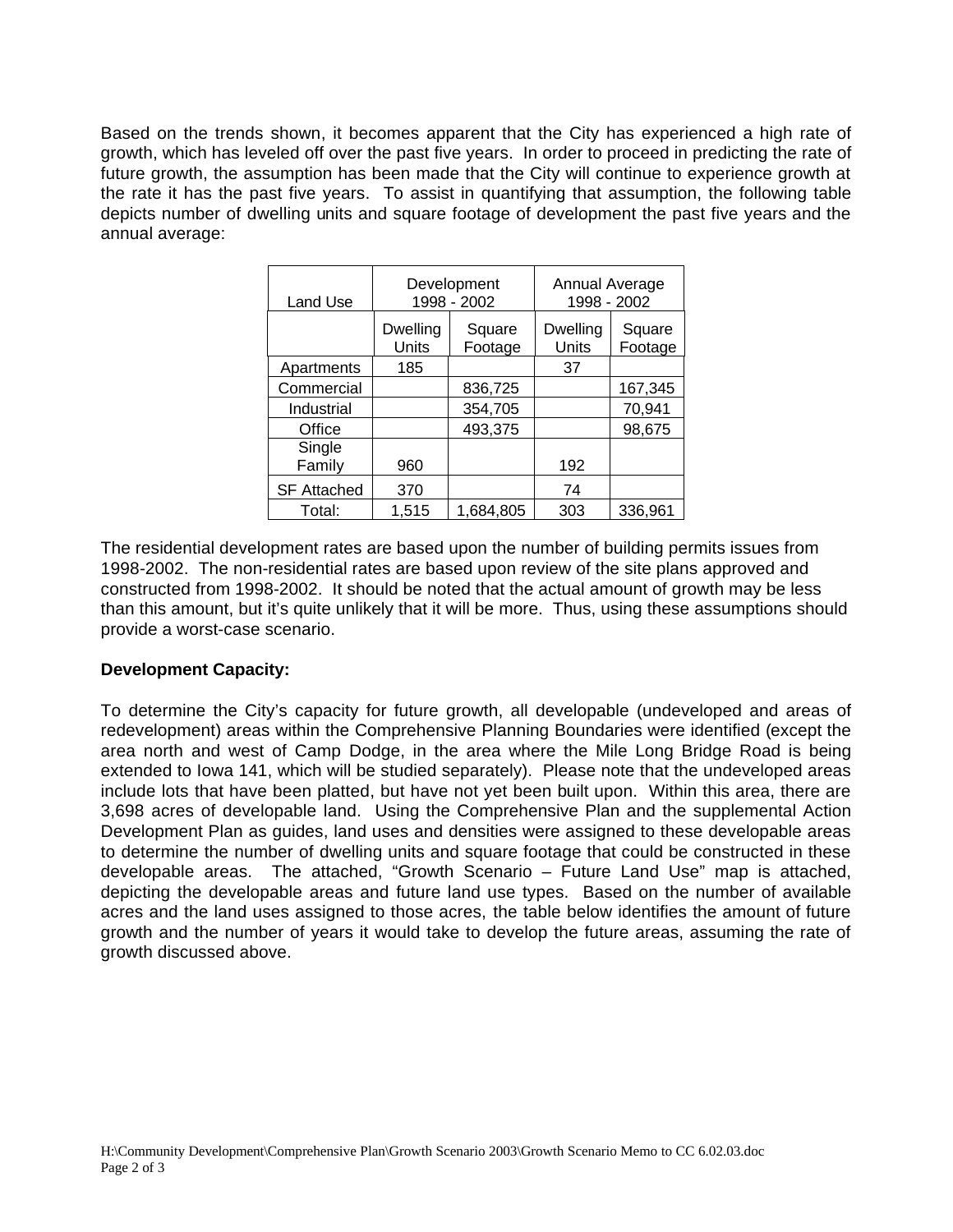| Land Use           | Dwelling<br>Units | Square<br>Feet | Years to<br><b>Buildout</b> |
|--------------------|-------------------|----------------|-----------------------------|
| Apartments         | 2,545             |                | 69                          |
| Commercial         |                   | 1,894,077      | 11                          |
| Industrial         |                   | 1,693,634      | 24                          |
| Office             |                   | 2,315,119      | 23                          |
| Single Family      | 3,596             |                | 19                          |
| <b>SF Attached</b> | 617               |                | 8                           |
| Total:             | 6,758             | 5,902,830      |                             |

To further break down where the future development will occur the City has been divided into six districts (the five park districts plus a new "Westridge" district northwest of the current corporate limits); see the attached "Growth Study Areas" map. The capacity for future development in each of those districts is as follows:

| <b>District</b>  | <b>Single</b><br><b>Family</b><br><b>Dwelling</b><br><b>Units</b> | <b>Single</b><br>Family<br><b>Attached</b><br><b>Units</b> | Apartment<br><b>Dwelling</b><br><b>Units</b> | <b>Industrial</b><br>Sq. Ft. | <b>Commercial</b><br>Sq. Ft. | Office Sq.<br>Ft. | <b>Students</b> |
|------------------|-------------------------------------------------------------------|------------------------------------------------------------|----------------------------------------------|------------------------------|------------------------------|-------------------|-----------------|
| Central          |                                                                   | 30                                                         | 192                                          | 0                            | 177,001                      | 461,127           |                 |
| East             | 494                                                               | 72                                                         | 0                                            | 557,801                      | 471,831                      | 62,100            | 0               |
| North            | 186                                                               | 0                                                          | 206                                          | 178,988                      | 130,911                      | 100,765           |                 |
| Northridge       | 352                                                               | 0                                                          | 0                                            | 0                            | 0                            | 0                 | 0               |
| <b>Northwest</b> | 1,131                                                             | 159                                                        | 610                                          | 0                            | 545.344                      | 333.565           |                 |
| Southwest        | 655                                                               | 356                                                        | 677                                          | 956,845                      | 376,509                      | 1,151,109         | 2,200           |
| Westridge        | 777                                                               | 0                                                          | 860                                          | 0                            | 192,481                      | 206,453           |                 |
|                  | 3,596                                                             | 617                                                        | 2,545                                        | 1,693,634                    | 1.894.077                    | 2,315,119         | 2,200           |

### **Growth Scenario:**

To provide H.R. Green with the necessary information to proceed with projecting future traffic, it is necessary to determine where the above-discussed growth will occur within 5-year increments. Based on a review of projects currently being developed, availability of services, the rate of growth previously discussed and other factors, City Staff made many assumptions on how much development would occur in each of the six districts in 5-year increments. The "Growth Scenario: Development By District" table is attached and identifies the amount of development by type within each of the six districts in the five year study increments, 2003-2007, 2008-2012, 2013- 2017 and 2018-2022. This information is also depicted on the attached maps "Future Growth – 5 Year Increments" the maps identify the future growth by land use type.

As previously mentioned, most of the information identified above is based on assumptions and predictions based on the information discussed.

This information was forwarded to H.R. Green, who used the growth information to predict future traffic. H.R. Green studied current traffic and capacities on the City's street network, and used the growth scenario to add additional traffic to the network to model how the street network will function with the future growth. This analysis will identified, the types and locations of needed improvements in five year increments based on the predicted future traffic volumes.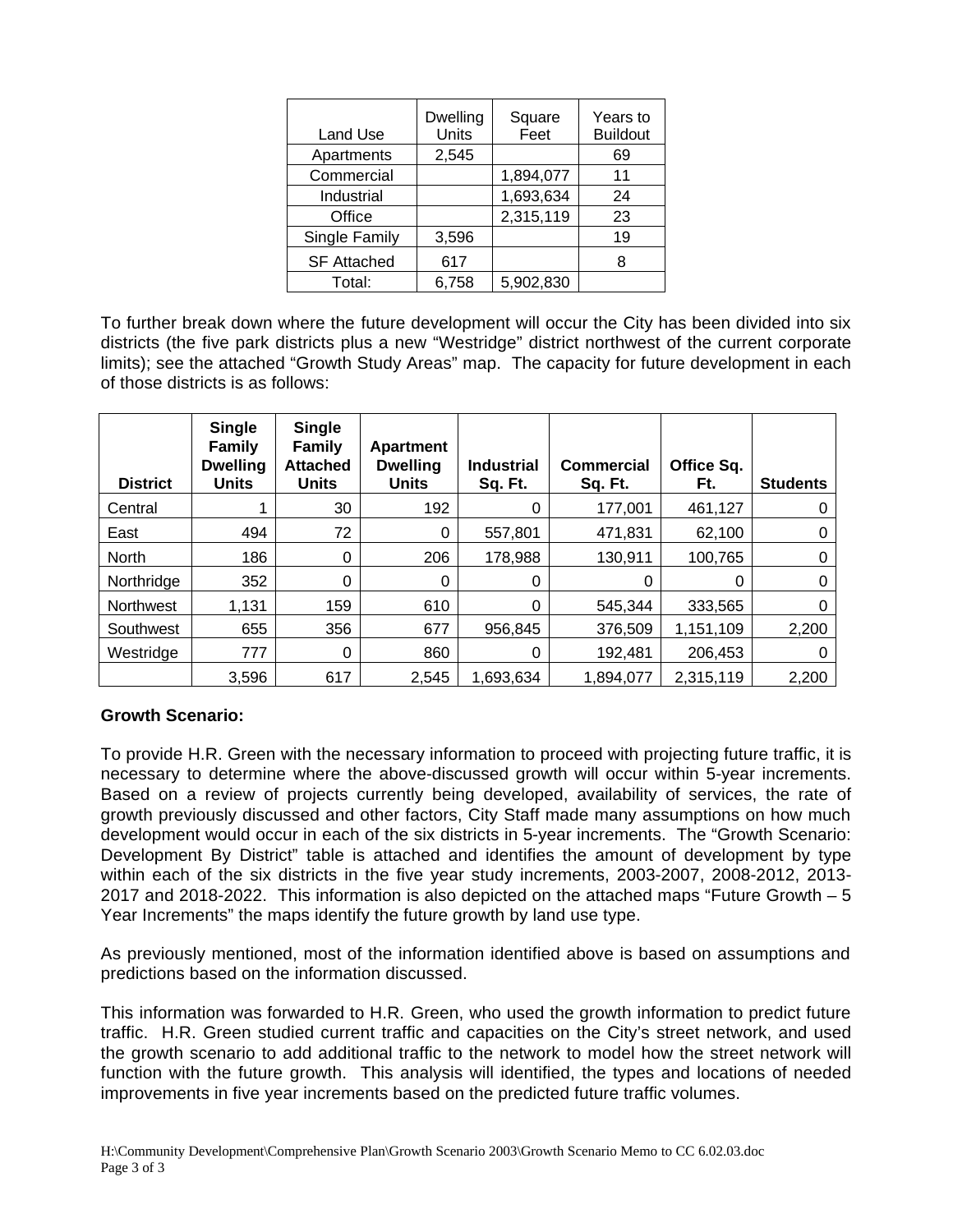

## **City of Johnston, Iowa Future Land Use - March 2003**

Prepared by Community Development Department

(515) 278-2344, fax (515) 278-2033, www.cityofjohnston.com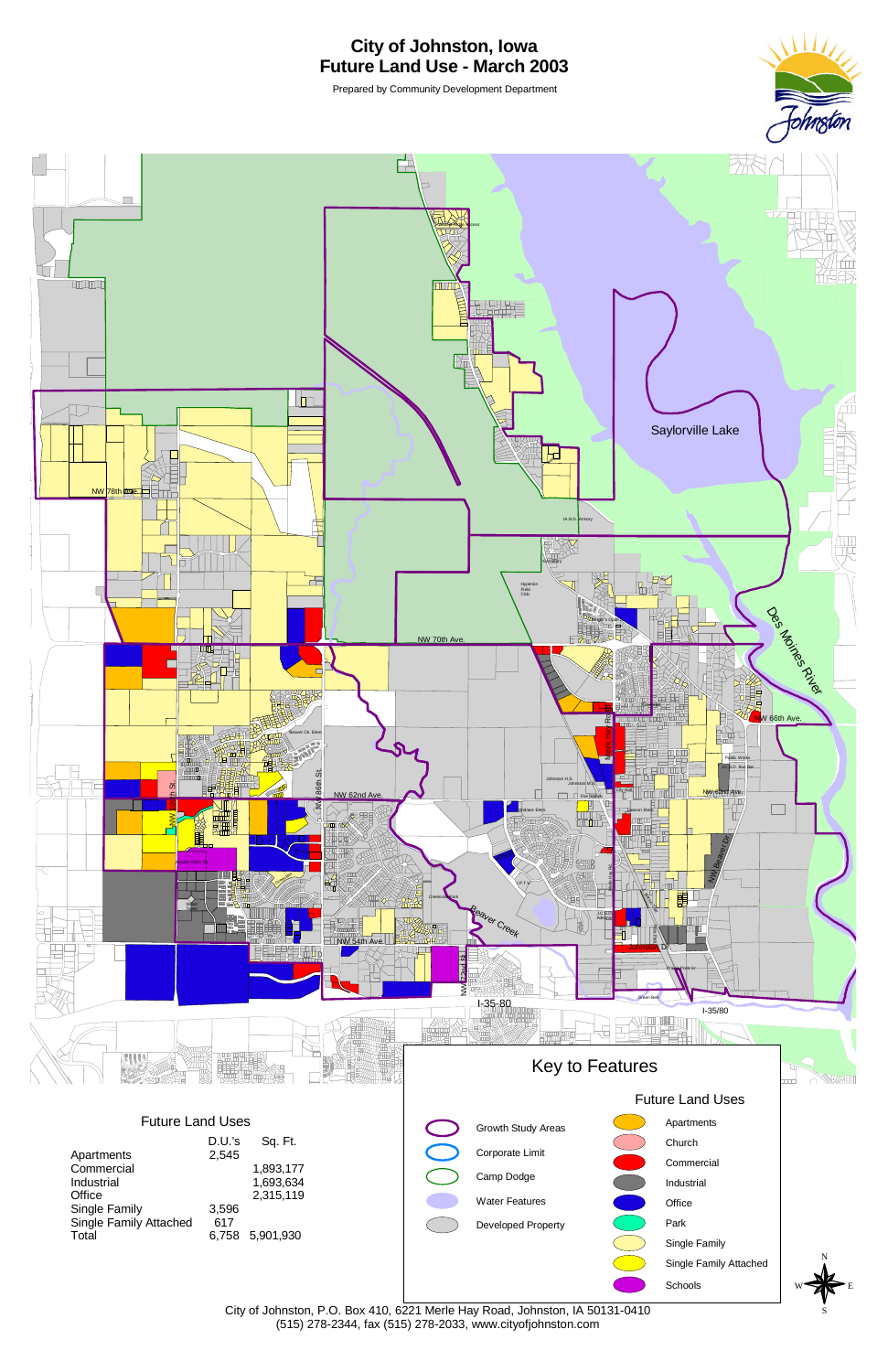

# **Growth Study Areas**





City of Johnston, P.O. Box 410, 6221 Merle Hay Road, Johnston, IA 50131-0410 (515) 278-2344, fax (515) 278-2033, www.ci.johnston.ia.us